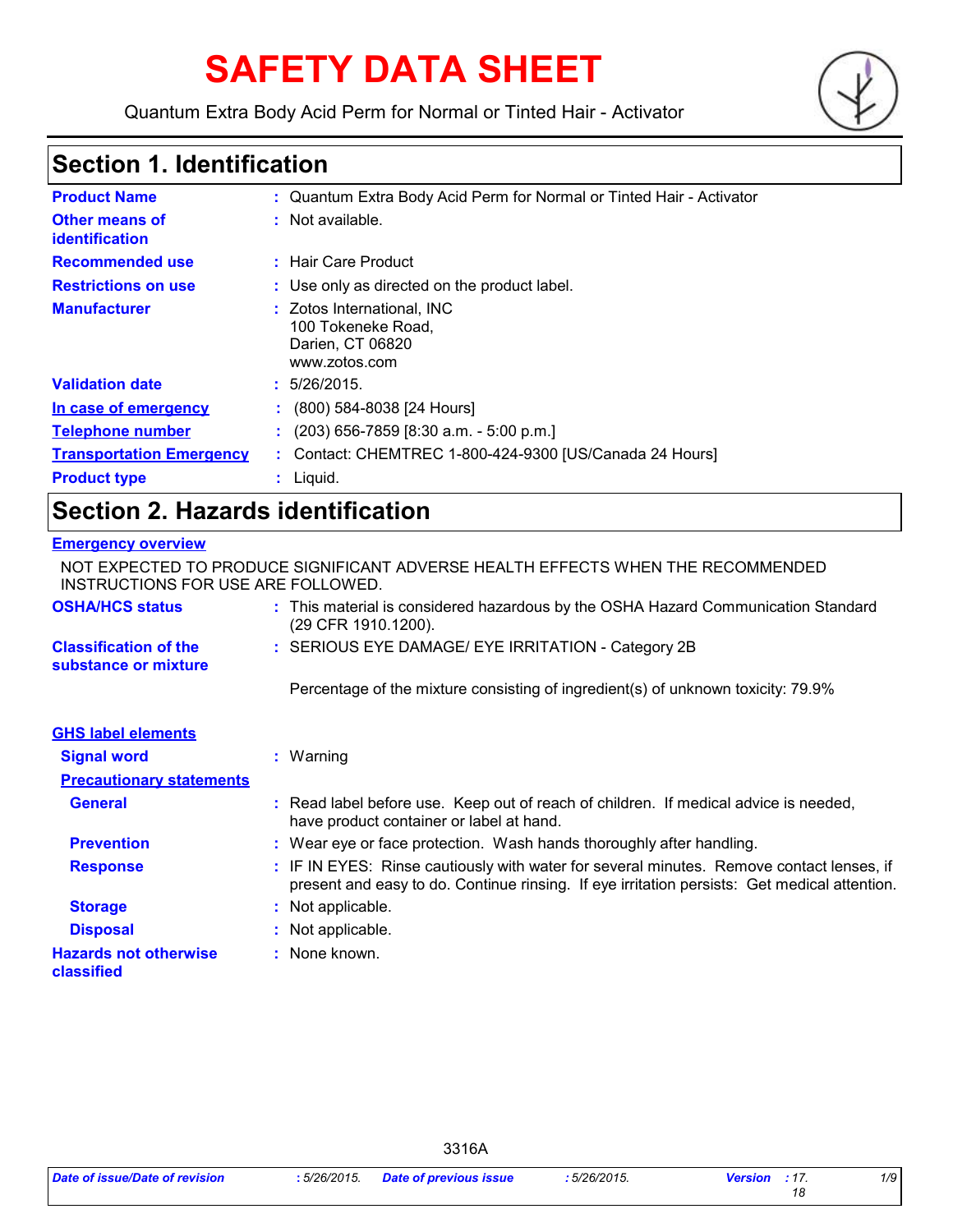# **Section 3. Composition/information on ingredients**

**Substance/mixture :**

: Mixture

#### **United States**

| <b>Name</b> | 70    | <b>CAS number</b> |
|-------------|-------|-------------------|
| glycerol    | 19.98 | $156 - 81 - 5$    |

Any concentration shown as a range is to protect confidentiality or is due to batch variation.

**There are no additional ingredients present which, within the current knowledge of the supplier and in the concentrations applicable, are classified as hazardous to health or the environment and hence require reporting in this section.**

**Occupational exposure limits, if available, are listed in Section 8.**

### **Section 4. First aid measures**

| <b>Description of necessary first aid measures</b> |                                                                                                                                     |  |
|----------------------------------------------------|-------------------------------------------------------------------------------------------------------------------------------------|--|
| <b>Eye contact</b>                                 | : Flush with plenty of water for at least 15 minutes, occasionally lifting the upper and<br>lower eyelids. Seek medical attention.  |  |
| <b>Inhalation</b>                                  | : Remove victim to fresh air and keep at rest in a position comfortable for breathing. Get<br>medical attention if you feel unwell. |  |
| <b>Skin contact</b>                                | : Wash contaminated skin with soap and water. Remove contaminated clothing and<br>shoes. Wash clothing before reuse.                |  |
| <b>Ingestion</b>                                   | : Get medical attention immediately.                                                                                                |  |
|                                                    | Indication of immediate medical attention and special treatment needed, if necessary                                                |  |
| <b>Notes to physician</b>                          | : Treat symptomatically.                                                                                                            |  |
| <b>Specific treatments</b>                         | : No specific treatment.                                                                                                            |  |
| <b>Protection of first-aiders</b>                  | : Use suitable protective equipment (section 8).                                                                                    |  |

### **See toxicological information (Section 11)**

### **Section 5. Fire-fighting measures**

| <b>Extinguishing media</b>                               |                                                                                                                                                                                                     |
|----------------------------------------------------------|-----------------------------------------------------------------------------------------------------------------------------------------------------------------------------------------------------|
| <b>Suitable extinguishing</b><br>media                   | : Use an extinguishing agent suitable for the surrounding fire.                                                                                                                                     |
| <b>Unsuitable extinguishing</b><br>media                 | : None known.                                                                                                                                                                                       |
| <b>Specific hazards arising</b><br>from the chemical     | : In a fire or if heated, a pressure increase will occur and the container may burst.                                                                                                               |
| <b>Hazardous thermal</b><br>decomposition products       | Decomposition products may include the following materials:<br>carbon dioxide<br>carbon monoxide<br>sulfur oxides                                                                                   |
| <b>Special protective actions</b><br>for fire-fighters   | : Promptly isolate the scene by removing all persons from the vicinity of the incident if<br>there is a fire. No action shall be taken involving any personal risk or without suitable<br>training. |
| <b>Special protective</b><br>equipment for fire-fighters | Fire-fighters should wear appropriate protective equipment and self-contained breathing<br>apparatus (SCBA) with a full face-piece operated in positive pressure mode.                              |

3316A

| Date of issue/Date of revision | :5/26/2015. | <b>Date of previous issue</b> |
|--------------------------------|-------------|-------------------------------|
|--------------------------------|-------------|-------------------------------|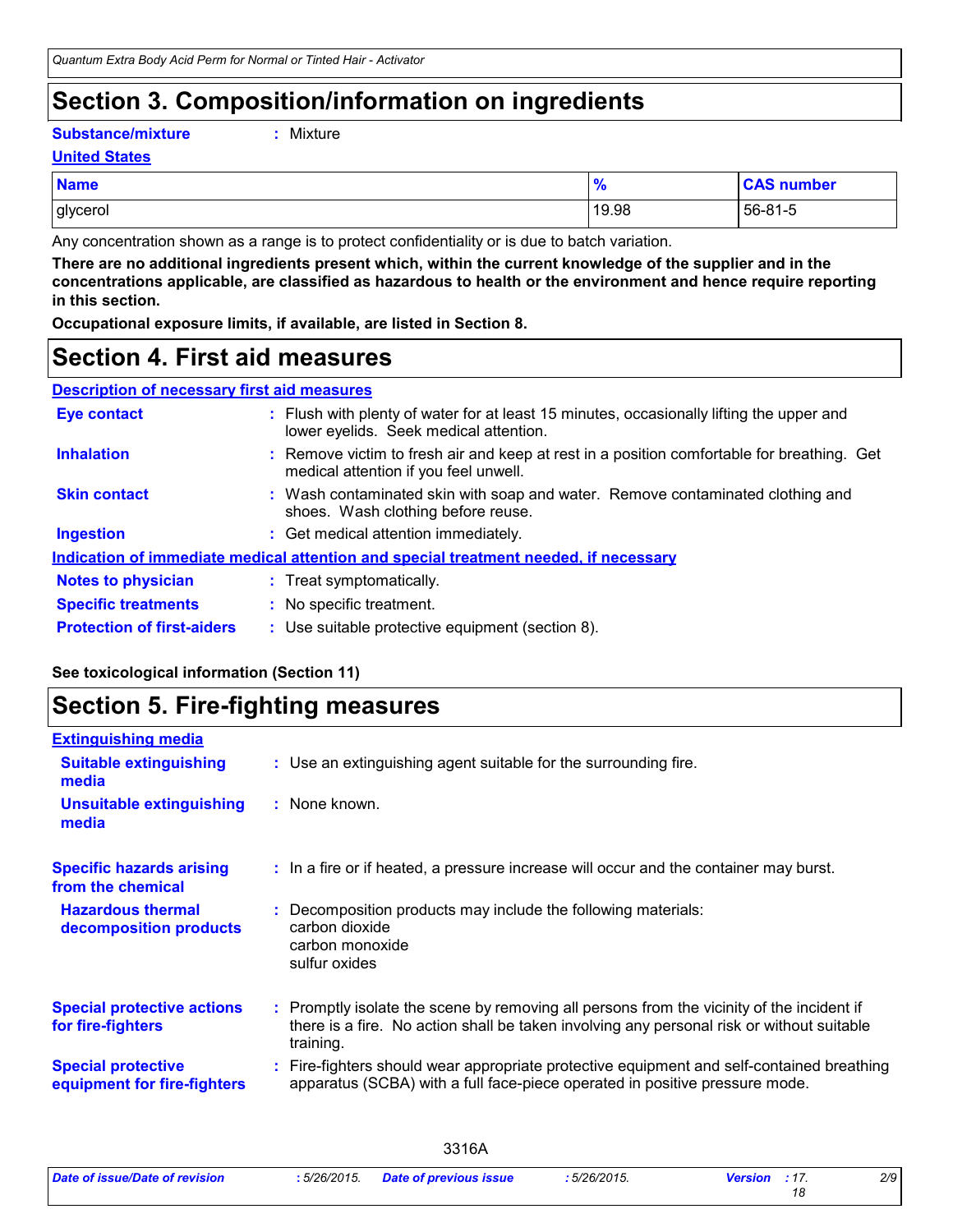# **Section 6. Accidental release measures**

| <b>Personal precautions, protective equipment and emergency procedures</b> |  |                                                                                                                                                                                                                                                                                                                                                                                                                  |
|----------------------------------------------------------------------------|--|------------------------------------------------------------------------------------------------------------------------------------------------------------------------------------------------------------------------------------------------------------------------------------------------------------------------------------------------------------------------------------------------------------------|
| For non-emergency<br>personnel                                             |  | : No action shall be taken involving any personal risk or without suitable training.<br>Evacuate surrounding areas. Keep unnecessary and unprotected personnel from<br>entering. Do not touch or walk through spilled material. Avoid breathing vapor or mist.<br>Provide adequate ventilation. Wear appropriate respirator when ventilation is<br>inadequate. Put on appropriate personal protective equipment. |
| For emergency responders :                                                 |  | If specialised clothing is required to deal with the spillage, take note of any information<br>in Section 8 on suitable and unsuitable materials. See also the information in "For non-<br>emergency personnel".                                                                                                                                                                                                 |
| <b>Environmental precautions</b>                                           |  | : Avoid dispersal of spilled material and runoff and contact with soil, waterways, drains<br>and sewers. Inform the relevant authorities if the product has caused environmental<br>pollution (sewers, waterways, soil or air).                                                                                                                                                                                  |

#### **Methods and materials for containment and cleaning up**

| <b>Small spill</b> | : Stop leak if without risk. Dilute with water and mop up if water-soluble.                                                                                                                                                                                                                                                                                                                                                       |
|--------------------|-----------------------------------------------------------------------------------------------------------------------------------------------------------------------------------------------------------------------------------------------------------------------------------------------------------------------------------------------------------------------------------------------------------------------------------|
| <b>Large spill</b> | : Stop leak if without risk. Contain and collect spillage with non-combustible, absorbent<br>material e.g. sand, earth, vermiculite or diatomaceous earth and place in container for<br>disposal according to local regulations (see Section 13). Contaminated absorbent<br>material may pose the same hazard as the spilled product. Note: see Section 1 for<br>emergency contact information and Section 13 for waste disposal. |

# **Section 7. Handling and storage**

### **Precautions for safe handling**

| <b>Protective measures</b>                                                       | : Put on appropriate personal protective equipment (see Section 8). Do not ingest. Avoid<br>contact with eyes, skin and clothing. Avoid breathing vapor or mist.                                                                                                                   |
|----------------------------------------------------------------------------------|------------------------------------------------------------------------------------------------------------------------------------------------------------------------------------------------------------------------------------------------------------------------------------|
| <b>Advice on general</b><br>occupational hygiene                                 | : Eating, drinking and smoking should be prohibited in areas where this material is<br>handled, stored and processed. Remove contaminated clothing and protective<br>equipment before entering eating areas. See also Section 8 for additional information<br>on hygiene measures. |
| <b>Conditions for safe storage,</b><br>including any<br><b>incompatibilities</b> | : Store in accordance with local regulations. Store in original container protected from<br>direct sunlight in a dry, cool and well-ventilated area, away from incompatible materials<br>(see Section 10) and food and drink.                                                      |

# **Section 8. Exposure controls/personal protection**

#### **United States**

#### **Control parameters**

### **Occupational exposure limits**

| <b>Ingredient name</b> | <b>Exposure limits</b>                                                                                                                                                                                                                                                                                                                 |
|------------------------|----------------------------------------------------------------------------------------------------------------------------------------------------------------------------------------------------------------------------------------------------------------------------------------------------------------------------------------|
| glycerol               | OSHA PEL 1989 (United States, 3/1989).<br>TWA: 5 mg/m <sup>3</sup> 8 hours. Form: Respirable<br>Ifraction<br>TWA: 10 mg/m <sup>3</sup> 8 hours. Form: Total dust<br><b>OSHA PEL (United States, 2/2013).</b><br>TWA: 5 mg/m <sup>3</sup> 8 hours. Form: Respirable<br>Ifraction<br>TWA: 15 mg/m <sup>3</sup> 8 hours. Form: Total dust |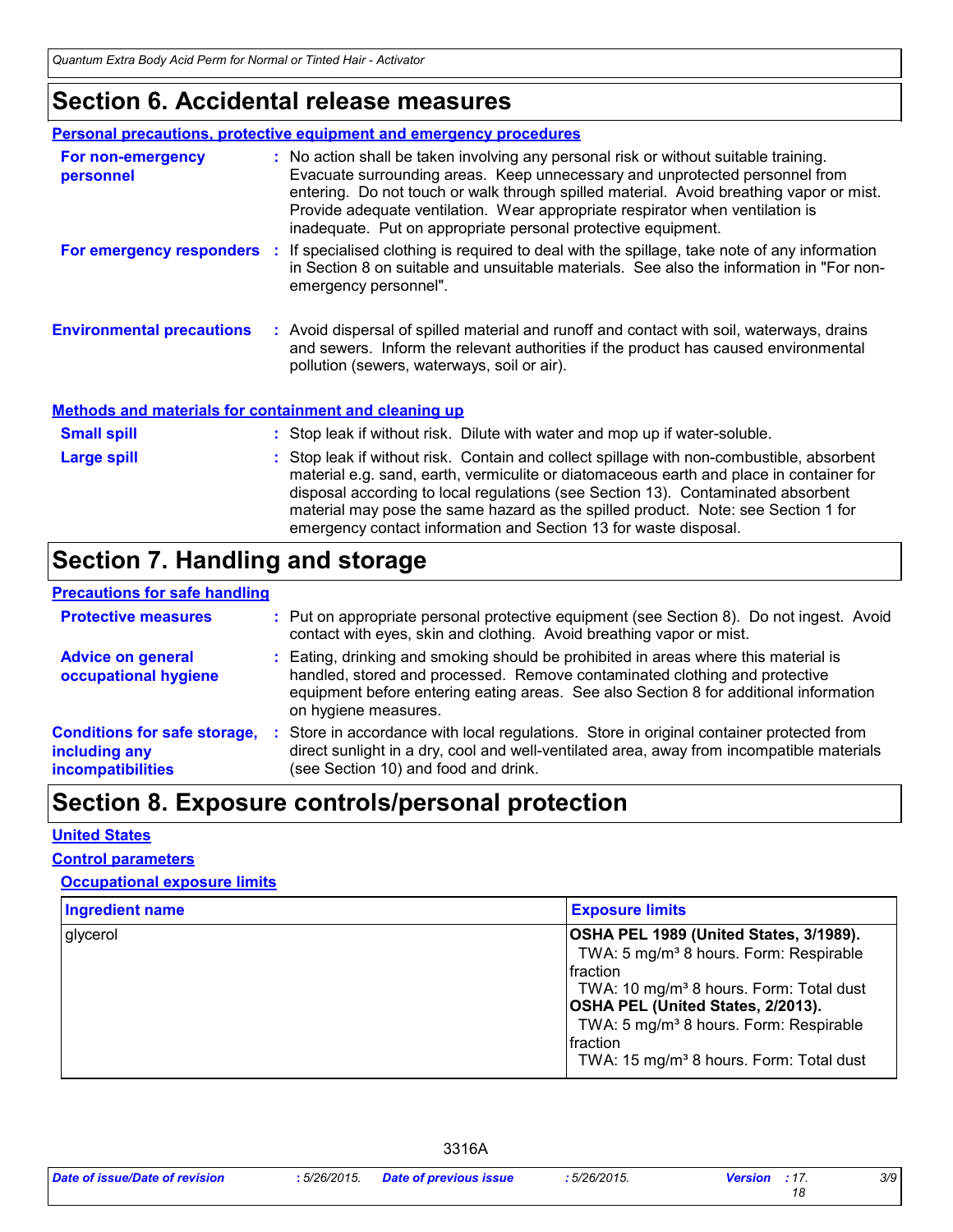# **Section 8. Exposure controls/personal protection**

| <b>Appropriate engineering</b>                   | : Good general ventilation should be sufficient to control worker exposure to airborne                                                                                                                                                                                                                                          |
|--------------------------------------------------|---------------------------------------------------------------------------------------------------------------------------------------------------------------------------------------------------------------------------------------------------------------------------------------------------------------------------------|
| <b>controls</b>                                  | contaminants.                                                                                                                                                                                                                                                                                                                   |
| <b>Environmental exposure</b><br><b>controls</b> | : Emissions from ventilation or work process equipment should be checked to ensure<br>they comply with the requirements of environmental protection legislation. In some<br>cases, fume scrubbers, filters or engineering modifications to the process equipment<br>will be necessary to reduce emissions to acceptable levels. |

| <b>Individual protection measures</b> |    |                                                                                                                                                                                                                                                                                                                            |
|---------------------------------------|----|----------------------------------------------------------------------------------------------------------------------------------------------------------------------------------------------------------------------------------------------------------------------------------------------------------------------------|
| <b>Hygiene measures</b>               | ×. |                                                                                                                                                                                                                                                                                                                            |
| <b>Hygiene measures</b>               |    | : Avoid contact with skin and eyes. If in eyes or on skin, rinse well with water. When<br>using do not eat, drink or smoke.                                                                                                                                                                                                |
| <b>Eye/face protection</b>            |    | : Wear eye/face protection.                                                                                                                                                                                                                                                                                                |
| <b>Skin protection</b>                |    |                                                                                                                                                                                                                                                                                                                            |
| <b>Hand protection</b>                |    | : Wear suitable gloves.                                                                                                                                                                                                                                                                                                    |
| <b>Body protection</b>                |    | : Wear suitable protective clothing.                                                                                                                                                                                                                                                                                       |
| <b>Other skin protection</b>          |    | : Appropriate footwear and any additional skin protection measures should be selected<br>based on the task being performed and the risks involved and should be approved by a<br>specialist before handling this product.                                                                                                  |
| <b>Other skin protection</b>          |    | : Appropriate footwear and any additional skin protection measures should be selected<br>based on the task being performed and the risks involved and should be approved by a<br>specialist before handling this product.                                                                                                  |
| <b>Respiratory protection</b>         |    | : Use a properly fitted, air-purifying or air-fed respirator complying with an approved<br>standard if a risk assessment indicates this is necessary. Respirator selection must be<br>based on known or anticipated exposure levels, the hazards of the product and the safe<br>working limits of the selected respirator. |

**Consult local authorities for acceptable exposure limits.**

# **Section 9. Physical and chemical properties**

| <b>Appearance</b>       |                                          |
|-------------------------|------------------------------------------|
| <b>Physical state</b>   | : Liquid. [Viscous liquid.]              |
| <b>Color</b>            | $:$ Hazy                                 |
| <b>Odor</b>             | : Mild. Sulfurous.                       |
| <b>Boiling point</b>    | : $>212^{\circ}$ C ( $>413.6^{\circ}$ F) |
| <b>Flash point</b>      | : Closed cup: Not applicable.            |
| <b>Relative density</b> | $: 1.2 \text{ to } 1.4$                  |

# **Section 10. Stability and reactivity**

| <b>Reactivity</b>                                   | : No specific test data related to reactivity available for this product or its ingredients. |     |
|-----------------------------------------------------|----------------------------------------------------------------------------------------------|-----|
| <b>Chemical stability</b>                           | : The product is stable.                                                                     |     |
| <b>Possibility of hazardous</b><br><b>reactions</b> | : Under normal conditions of storage and use, hazardous reactions will not occur.            |     |
| <b>Conditions to avoid</b>                          | : No specific data.                                                                          |     |
| <b>Incompatible materials</b>                       | : No specific data.                                                                          |     |
|                                                     | 3316A                                                                                        |     |
| Date of issue/Date of revision                      | :5/26/2015.<br><b>Date of previous issue</b><br>:5/26/2015.<br><b>Version</b><br>: 17.<br>18 | 4/9 |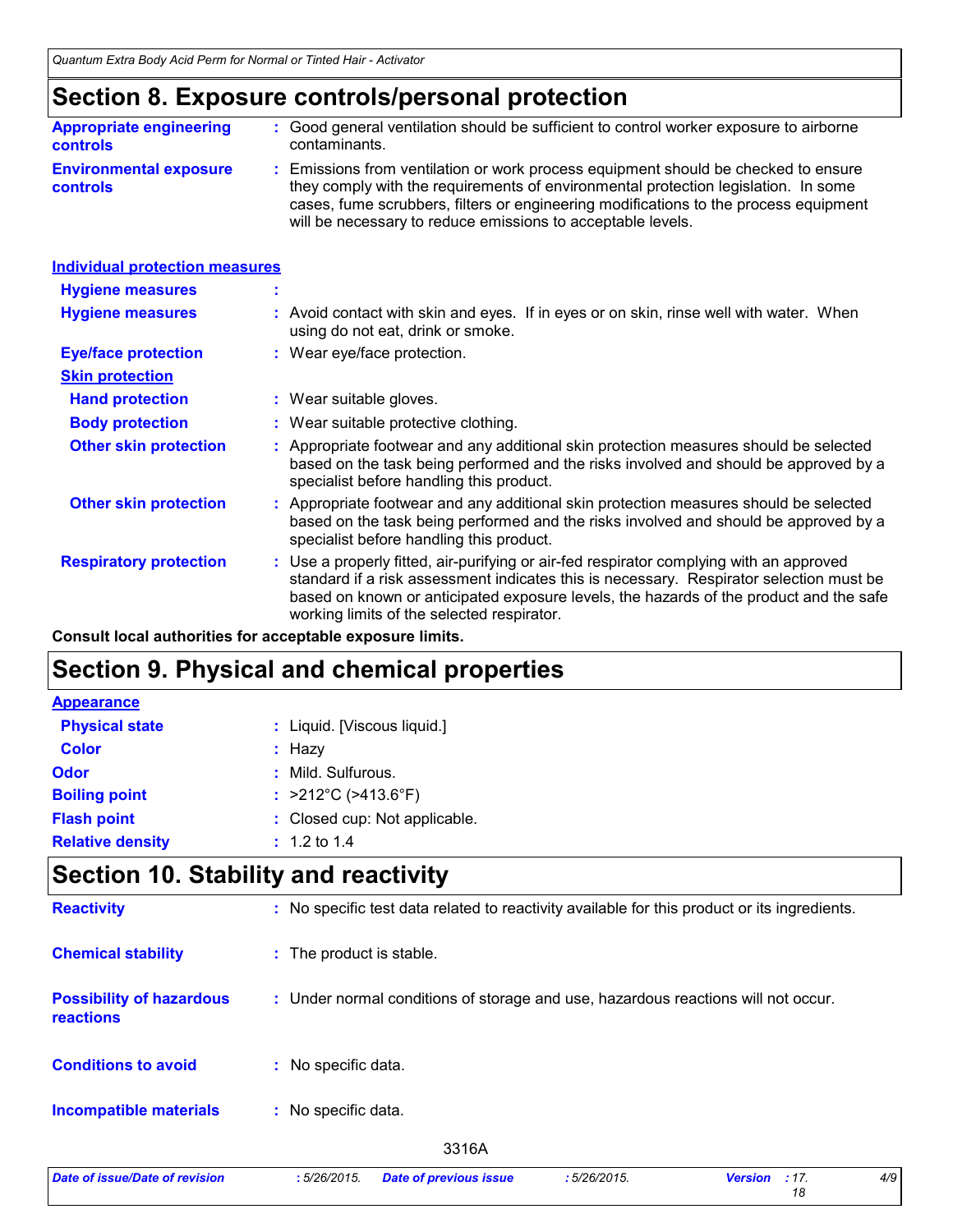### **Section 10. Stability and reactivity**

**Hazardous decomposition products**

Under normal conditions of storage and use, hazardous decomposition products should **:** not be produced.

### **Section 11. Toxicological information**

#### **United States**

### **Information on toxicological effects**

#### **Acute toxicity**

| <b>Product/ingredient name</b> | Result    | <b>Species</b> | <b>Dose</b> | <b>Exposure</b> |
|--------------------------------|-----------|----------------|-------------|-----------------|
| glycerol                       | LD50 Oral | Rat            | 12600 mg/kg |                 |

#### **Irritation/Corrosion**

| <b>Product/ingredient name</b> | <b>Result</b>          | <b>Species</b> | <b>Score</b> | <b>Exposure</b>                      | <b>Observation</b> |
|--------------------------------|------------------------|----------------|--------------|--------------------------------------|--------------------|
| glycerol                       | l Eves - Mild irritant | Rabbit         |              | 124 hours 500<br>milligrams          |                    |
|                                | l Skin - Mild irritant | Rabbit         |              | 124 hours 500<br><b>I</b> milligrams |                    |

#### **Sensitization**

Not available.

#### **Mutagenicity**

Not available.

#### **Carcinogenicity**

Not available.

#### **Reproductive toxicity**

Not available.

#### **Teratogenicity**

Not available.

### **Specific target organ toxicity (single exposure)**

Not available.

#### **Specific target organ toxicity (repeated exposure)**

Not available.

#### **Aspiration hazard**

Not available.

| Information on the likely             | : Not available. |
|---------------------------------------|------------------|
| routes of exposure                    |                  |
| <b>Potential acute health effects</b> |                  |
|                                       |                  |

| <b>Eye contact</b>  | : Causes eye irritation.                                                            |
|---------------------|-------------------------------------------------------------------------------------|
| <b>Inhalation</b>   | : No known significant effects or critical hazards.                                 |
| <b>Skin contact</b> | : No known significant effects or critical hazards.                                 |
| <b>Ingestion</b>    | : May be irritating to mouth, throat and stomach.                                   |
|                     | <b>Symptoms related to the physical, chemical and toxicological characteristics</b> |

*5/9*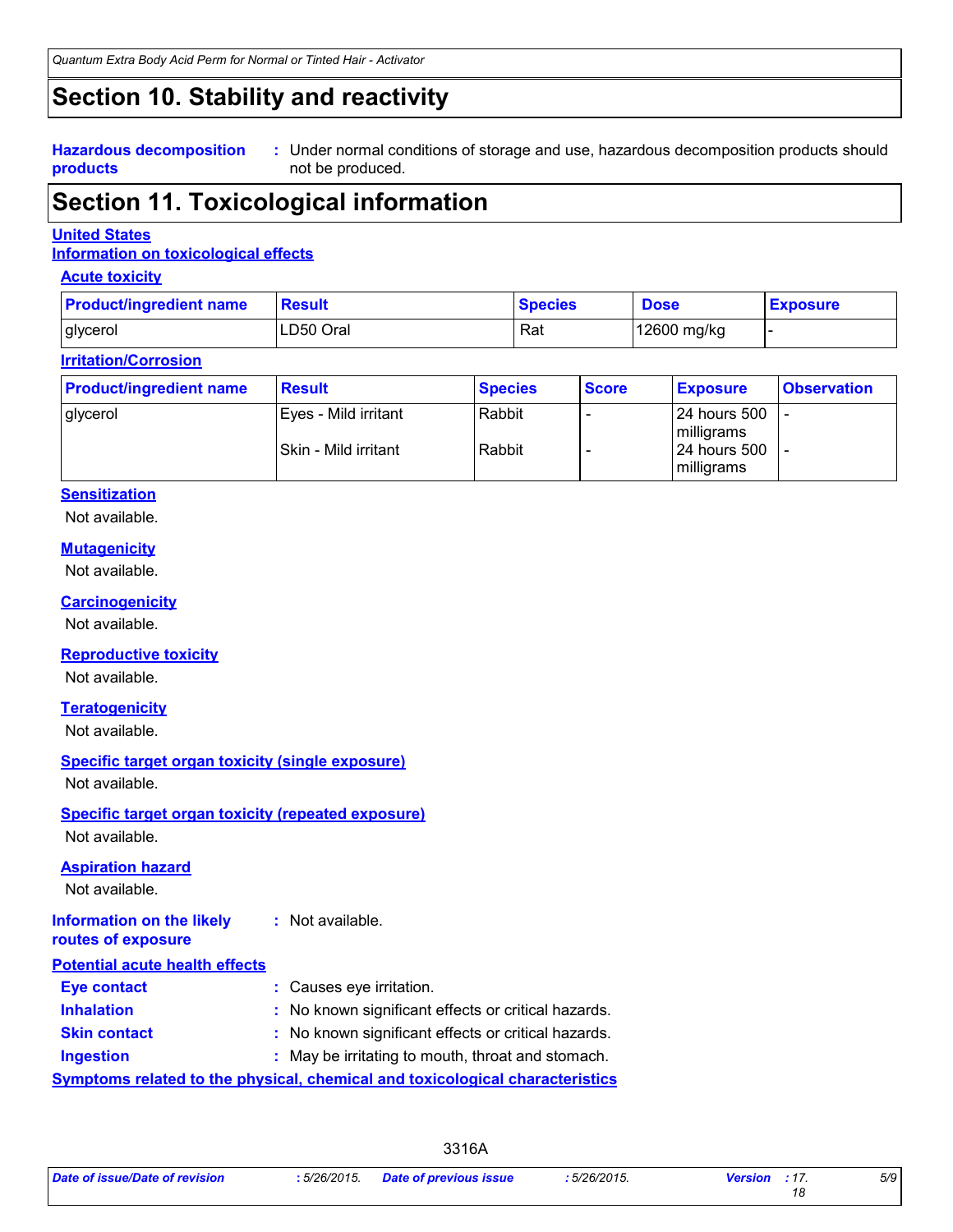# **Section 11. Toxicological information**

| <b>Eye contact</b>                      | : Adverse symptoms may include the following:<br>irritation<br>watering<br>redness       |  |
|-----------------------------------------|------------------------------------------------------------------------------------------|--|
| <b>Inhalation</b>                       | : No specific data.                                                                      |  |
| <b>Skin contact</b>                     | : No specific data.                                                                      |  |
| <b>Ingestion</b>                        | : No specific data.                                                                      |  |
|                                         | Delayed and immediate effects and also chronic effects from short and long term exposure |  |
| <b>Short term exposure</b>              |                                                                                          |  |
| <b>Potential immediate</b><br>effects   | : Not available.                                                                         |  |
| <b>Potential delayed effects</b>        | : Not available.                                                                         |  |
| <b>Long term exposure</b>               |                                                                                          |  |
| <b>Potential immediate</b><br>effects   | : Not available.                                                                         |  |
| <b>Potential delayed effects</b>        | : Not available.                                                                         |  |
| <b>Potential chronic health effects</b> |                                                                                          |  |
| Not available.                          |                                                                                          |  |
| <b>General</b>                          | : No known significant effects or critical hazards.                                      |  |
| <b>Carcinogenicity</b>                  | : No known significant effects or critical hazards.                                      |  |
| <b>Mutagenicity</b>                     | : No known significant effects or critical hazards.                                      |  |
| <b>Teratogenicity</b>                   | : No known significant effects or critical hazards.                                      |  |
| <b>Developmental effects</b>            | : No known significant effects or critical hazards.                                      |  |
| <b>Fertility effects</b>                | : No known significant effects or critical hazards.                                      |  |
|                                         |                                                                                          |  |

### **Numerical measures of toxicity**

**Acute toxicity estimates**

Not available.

# **Section 12. Ecological information**

### **United States**

**Toxicity**

Not available.

#### **Persistence and degradability**

Not available.

### **Bioaccumulative potential**

| <b>Product/ingredient name</b>                                                     | $LogP_{ow}$      | <b>BCF</b> | <b>Potential</b> |
|------------------------------------------------------------------------------------|------------------|------------|------------------|
| glycerol                                                                           | $-1.76$          |            | low              |
| <b>Mobility in soil</b><br><b>Soil/water partition</b><br><b>coefficient (Koc)</b> | : Not available. |            |                  |

**Other adverse effects** : No known significant effects or critical hazards.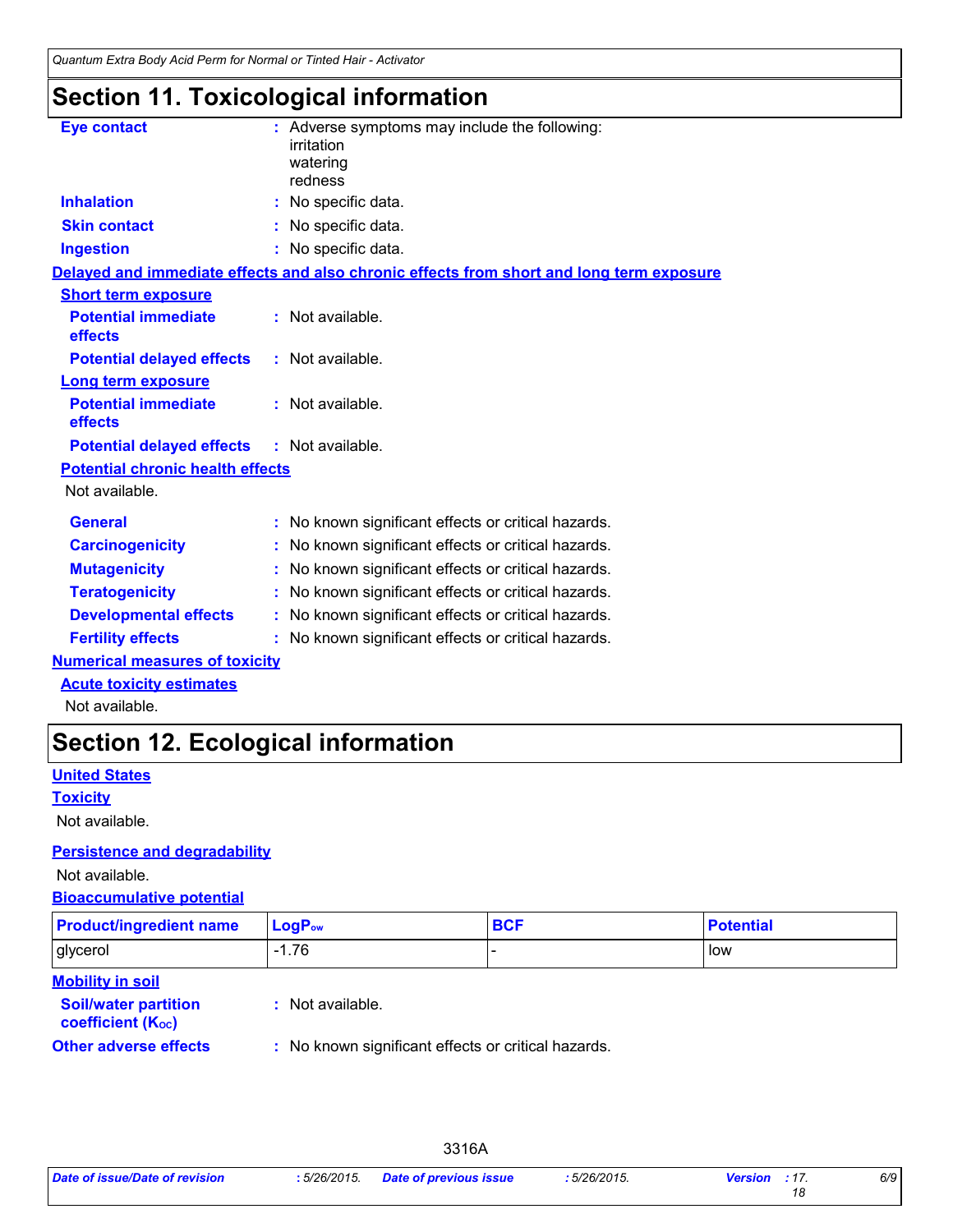### **Section 13. Disposal considerations**

#### **Disposal methods :**

Disposal of this product, solutions and any by-products should at all times comply with the requirements of environmental protection and waste disposal legislation and any regional local authority requirements. Care should be taken when handling emptied containers that have not been cleaned or rinsed out.

### **Section 14. Transport information**

| <b>Regulatory</b><br>information       | <b>UN number</b>         | <b>Proper shipping name</b> | <b>Classes PG* Label</b> |  | <b>Additional</b><br>information |
|----------------------------------------|--------------------------|-----------------------------|--------------------------|--|----------------------------------|
| <b>DOT Classification</b>              | <b>Not</b><br>regulated. |                             |                          |  |                                  |
| <b>TDG Classification</b>              | Not<br>regulated.        |                             |                          |  |                                  |
| <b>Mexico</b><br><b>Classification</b> | Not<br>regulated.        |                             |                          |  |                                  |
| <b>ADR/RID Class</b>                   | <b>Not</b><br>regulated. |                             |                          |  |                                  |
| <b>IMDG Class</b>                      | Not<br>regulated.        |                             |                          |  |                                  |
| <b>IATA-DGR Class</b>                  | Not<br>regulated.        |                             |                          |  |                                  |

PG\* : Packing group

# **Section 15. Regulatory information**

| <b>U.S. Federal regulations</b>                                                   | : TSCA 8(a) CDR Exempt/Partial exemption: Not determined<br>United States inventory (TSCA 8b): All components are listed or exempted. |
|-----------------------------------------------------------------------------------|---------------------------------------------------------------------------------------------------------------------------------------|
| <b>Clean Air Act Section 112</b><br>(b) Hazardous Air<br><b>Pollutants (HAPS)</b> | : Not listed                                                                                                                          |
| <b>Clean Air Act Section 602</b><br><b>Class I Substances</b>                     | : Not listed                                                                                                                          |
| <b>Clean Air Act Section 602</b><br><b>Class II Substances</b>                    | : Not listed                                                                                                                          |
| <b>DEA List I Chemicals</b><br>(Precursor Chemicals)                              | : Not listed                                                                                                                          |
| <b>DEA List II Chemicals</b><br><b>(Essential Chemicals)</b>                      | : Not listed                                                                                                                          |
| <b>SARA 302/304</b>                                                               |                                                                                                                                       |
| <b>Composition/information on ingredients</b>                                     |                                                                                                                                       |
| No products were found.                                                           |                                                                                                                                       |
| <b>SARA 304 RQ</b>                                                                | : Not applicable.                                                                                                                     |
| <b>SARA 311/312</b>                                                               |                                                                                                                                       |
| <b>Classification</b>                                                             | : Immediate (acute) health hazard                                                                                                     |
| <b>Composition/information on ingredients</b>                                     |                                                                                                                                       |
|                                                                                   | 3316A                                                                                                                                 |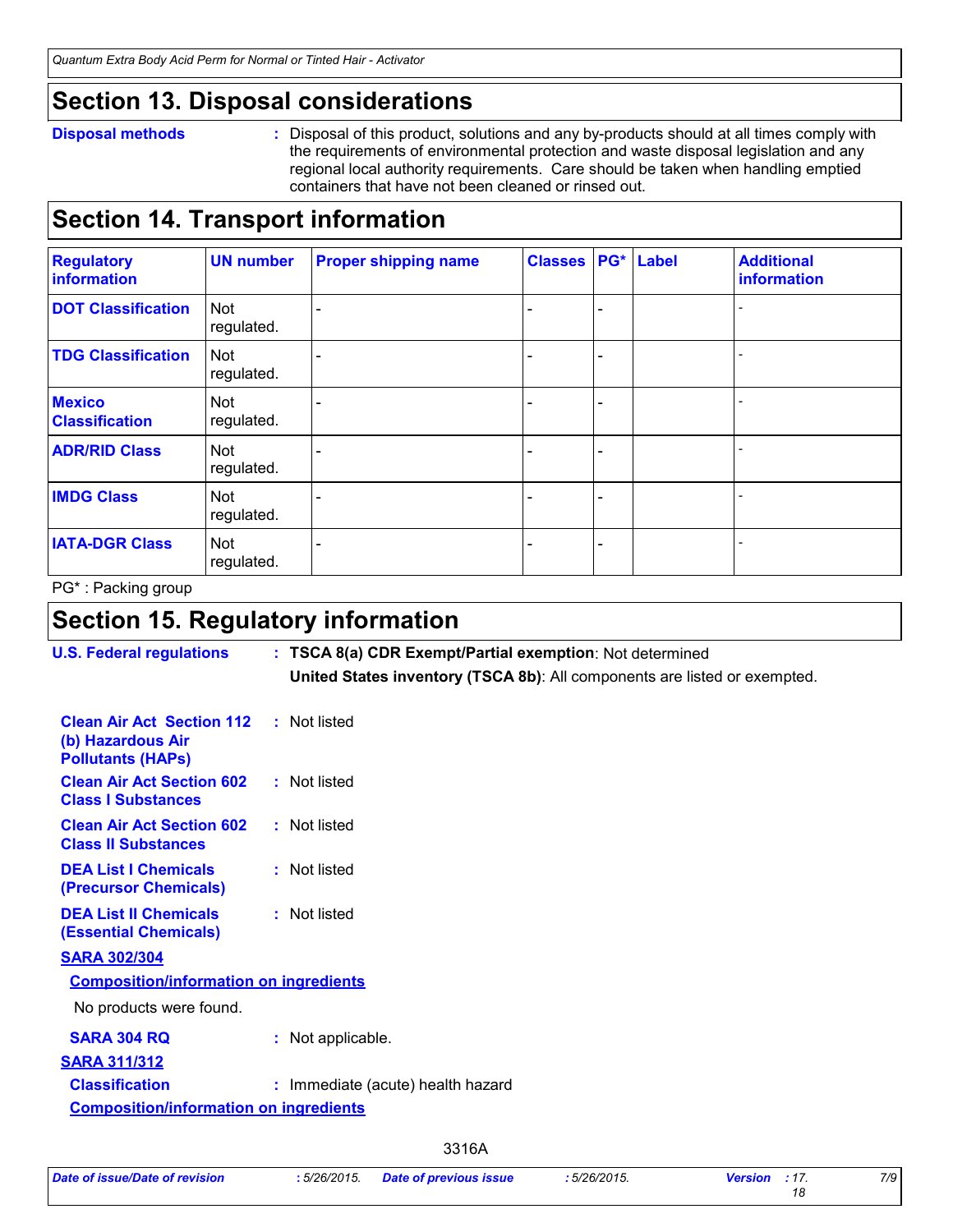# **Section 15. Regulatory information**

| <b>Name</b> | $\frac{9}{6}$ | <b>Fire</b> | <b>Sudden</b><br>hazard release of<br><b>pressure</b> | <b>Reactive</b> | Immediate<br>(acute)<br>health<br>hazard | <b>Delayed</b><br>(chronic)<br>health<br>hazard |
|-------------|---------------|-------------|-------------------------------------------------------|-----------------|------------------------------------------|-------------------------------------------------|
| glycerol    | 19.98         | No.         | No.                                                   | No.             | Yes.                                     | No.                                             |

#### **State regulations**

**Massachusetts :**

The following components are listed: GLYCERINE MIST

**New York :** None of the components are listed. **New Jersey :** The following components are listed: GLYCERIN; 1,2,3-PROPANETRIOL

**Pennsylvania :** The following components are listed: 1,2,3-PROPANETRIOL

### **California Prop. 65**

CALIFORNIA PROPOSITION 65: The following statement is made in order to comply with the California Safe Drinking Water and Toxic Enforcement Act of 1986. This product is not known to the State of California to cause cancer.

Not available.

### **International regulations**

**Chemical Weapon Convention List Schedules I, II & III Chemicals**

Not listed.

### **Montreal Protocol (Annexes A, B, C, E)**

Not listed.

**Stockholm Convention on Persistent Organic Pollutants**

Not listed.

### **Rotterdam Convention on Prior Inform Consent (PIC)**

Not listed.

### **UNECE Aarhus Protocol on POPs and Heavy Metals**

Not listed.

#### **Canada**

| <b>WHMIS (Canada)</b>        | : Not controlled under WHMIS (Canada).   |
|------------------------------|------------------------------------------|
| <b>Canadian lists</b>        |                                          |
| <b>Canadian NPRI</b>         | : None of the components are listed.     |
| <b>CEPA Toxic substances</b> | : None of the components are listed.     |
| <b>Canada inventory</b>      | : All components are listed or exempted. |
|                              |                                          |

**This product has been classified in accordance with the hazard criteria of the Controlled Products Regulations and the MSDS contains all the information required by the Controlled Products Regulations.**

3316A

#### **Mexico**

**Classification :**



*18*